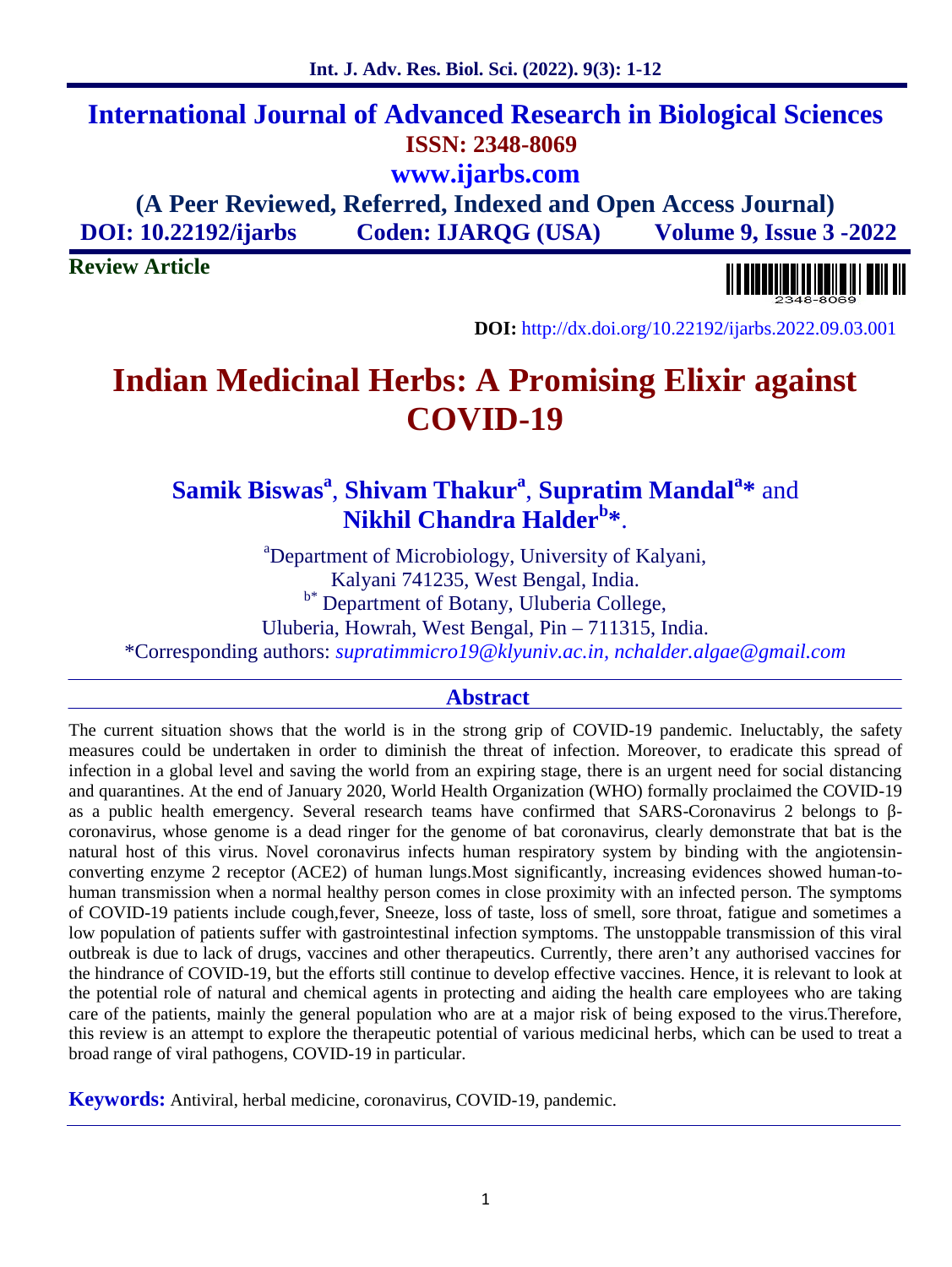# **1. Introduction**

COVID-19, a global pandemic, is a highly transmissible severe acute respiratory disease, caused by a pathogenic virus called SARS-CoV-2 (Severe Acute Respiratory Syndrome-Corona virus 2) which spreads among humans mainly via physical contact. Corona virus RNA genomes, are considerably larger than any other known plus stranded RNA virus genome as they made up of 27,000 to 30,000 nucleotides (Cascella, Rajnik, Cuomo, Dulebohn, & Napoli.), where plus-strand RNA bacteriophages, picorna viruses, toga viruses, and flavi-viruses genomes are made up of 3,500 to 4,700, 7,200 to 8,400, 12,000 to 13,000, and 10,000 to 11,000nucleotides, respectively. Beside this feature of largest RNA, corona virus have some other unique characteristics among other plus-strand RNA viruses. These viruses have helical nucleo-capsids and generate a nested set of mRNAs that have a common 3 end. Though all nested mRNAs contain multiple open reading frames (ORFs), except the smallest one. However, only one ORF from the 5 end of each mRNA molecule is translated. According to the Baltimore classification scheme, corona viruses are class IV viruses because they are plus-strand RNA viruses (Chan JF T. K.).

#### **2. Pathogenesis of COVID-19**

COVID-19 has an incubation period of about three days. The most common symptoms are very much similar to viral pneumonia that includes fatigue,fever, sneeze, cough, shortness of breath (Bauch CT), commonly manifested in adults with chronic diseases such as heart disease, neurodegenerative diseases, diabetes, or high blood pressure. Human to human transmissions are taking place when there is an influx of infected aerosols or droplets pass into the lungs of healthy human through nasal or oral inhalation, from respiratory droplets, coughs, or sneezing of infected persons. It is reported, this disease has very high transmissibility rate but moderate to low mortality rate (3.7%)(Els Keyaerts, 2007). Other scientific evidence suggests that some of the more serious cases of COVID-19 may have

respiratory failure and Cytokine Storm Syndrome due to Acute Respiratory Distress Syndrome (ARDS), which is a major cause of death (The Ministry of Education Key Laboratory of Protein Science, Beijing Advanced Innovation Center for Structural Biology, Collaborative Innovation Center for Biotherapy, School of Life Sciences, Tsinghua University, Beijing, China).

Infection is the primary component of secondary Hemophagocytic Lymphohistiocytosis (sHLH), also known as Macrophage Activation Syndrome (MAS). It is a life-threatening health issue formed by a complex group of hyper-inflammatory syndrome that occurs when there is a deviation from the interaction of genetic predisposition(Yin-tan). It is characterized by sudden and severe hyper-cytokinaemia due to improper survival of histiocytes and cytotoxic Tlymphocytes which eventually leads to haemo phagocytosis, multiple organ failure, and high mortality. The elementary components of sHLH are cytopenias, continuous fever, and hyperferritinaemia. The immune response showing how SARS-CoV-2 infects and affects the immune system is not fully expatiated (Kogan A). However, it is reported MERS and SARS avoid antibodies and weaken immune responses. At the time of a viral infection, the immune system produces the body's immune response. CD4+ and CD8+ T cells play a significant role in weakening the virus and reducing the risk of self-injury (Els Keyaerts, 2007). CD4+ T cells promote the synthesis of antibodies by making T cell dependent B cells (Sanchez-Pinto). While CD8+ T cells are cytotoxic and destroy the infected cells. About 80% of tumour cells between the lungs of SARS-CoV affected patients are CD8+ T cells (Xiaolu Tang, 2020). They possess a vital functions in the extinction of coronaviruses in the infected cells. In addition, helper T cells produce pro-inflammatory cytokines by the NF-kB signaling pathway (Yushun Wan, 2020).

# **3. Transmission of COVID-19**

COVID-19 disease were first spread into human from Huanan Seafood Wholesale Market of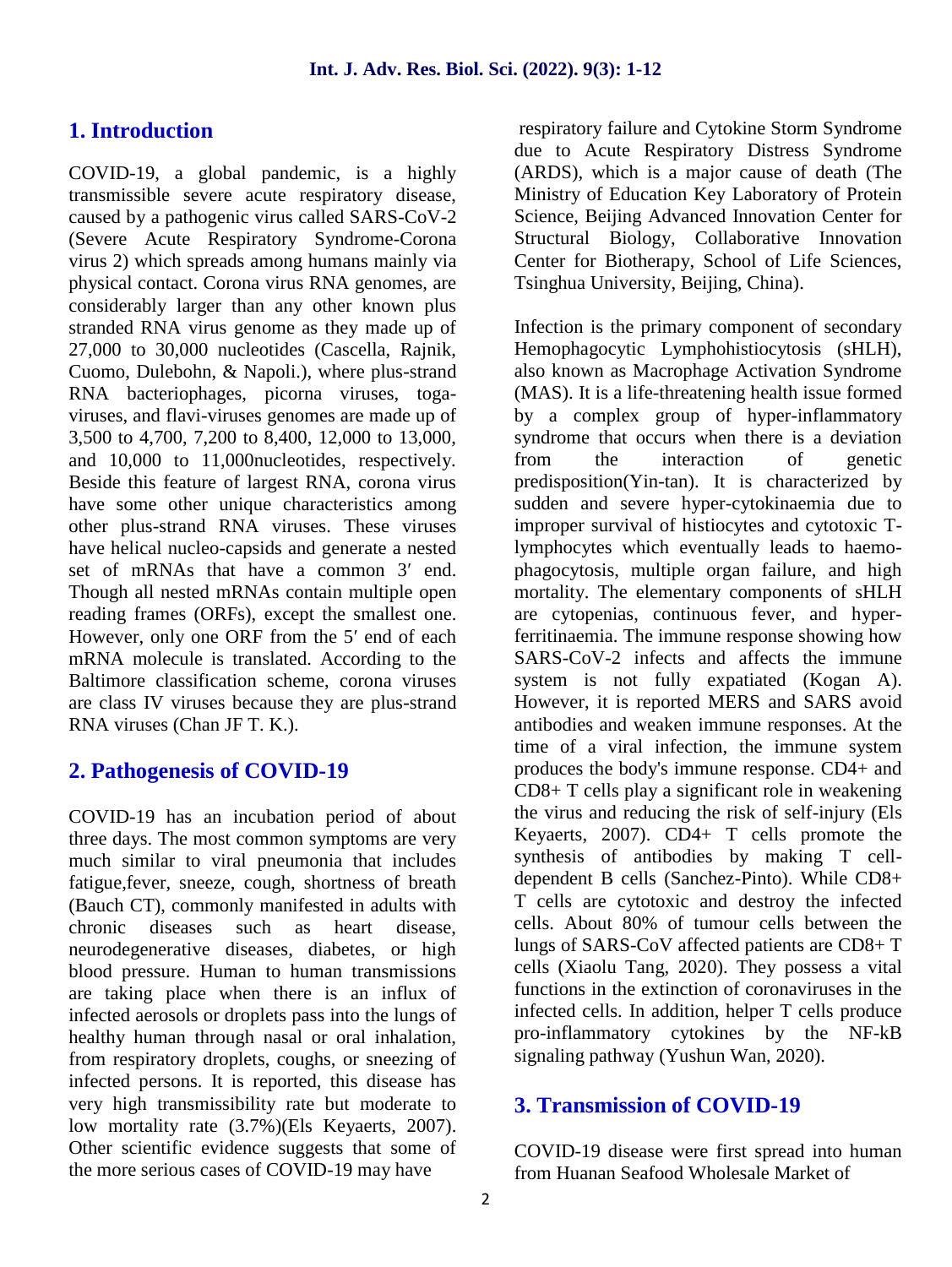Wuhan (Chen Y). At early stage it was thought that transmission was only happened by animal to human. But after few days' researchers understood, it was culminated that the virus could also be transmitted from human-to-human (Shuai Xia, 2020 There are also recommendations that individuals who remain asymptomatic could transmit the virus (World Health Organization, 2020). Along with sneezing and coughing, aerosol transmission is also possible in case of long exposure to high aerosol level in a closed spaces.

# **4. Indian medicinal herbs and their effects on COVID-19**

Since the historic period, Indian herbs have always been useful in treating several dangerous diseases, including viral infections (Yan Li, 2015). The importance and beneficial effects of using these herbs lies in the fact that these medicinal herbs help to build a strong immunity in human body (Savarino A, 2003). Integrated approach of Ayurvedic, Yoga and Naturopathy, Unani, Siddha and Homeopathy (AYUSH) systems of medicine concentrates on prevention through dietary management, modification of lifestyle, prophylactic involvements for strengthening immunity and simple remedies lying on the symptoms (Ravishankar, 2008). Indian medicinal plants that are recommended by AYUSH for COVID-19 (Els Keyaerts, 2007).

Other studies on coronavirus using medicinal plants are rather least in India. A study has shown anti-mouse coronaviral activity by the following plants: -

- *Clitoria ternatea*
- *Evolvulus alsinoides*
- *Gymnema sylvestre*
- *Abutilon indicum*
- *Leucas aspera*
- *Cassia alata*
- *Vitex trifolia*
- *Indigofera tinctorial*
- *Sphaeranthus indicuss*
- *Clerodendruminerme Gaertn*
- *Pergularia daemi*

Among the above plants, *Vitex trifolia* and *Sphaeranthus indicus* possess the ability to decrease inflammatory cytokines using the NF-kB pathway, which has been involved in respiratory distress in SARS-CoV.

 *Clitoria ternatea,* firmly known as blue bellvine, Asian pigeon wings, butterfly pea,blue pea, cordofan pea and Darwin pea, is a plant species of the Fabaceae family (Niladri Maity, 2012). It has been identified as a metalloproteinase inhibitor. A metalloproteinase, for example ADAM17, is involved in ACE shredding which is connected with an amplified formation of viruses. This metalloproteinase can be targeted using this plant.

 Report says, the plants *Glycyrrhiza glabra* and *Allium sativum* can target the viral replication of SARS-CoV (Els Keyaerts, 2007).

 *Clerodendrum inerme* **Gaertn**, also known as *Volkameria inermis*, the glory bower, is a flowering plant species from the genus Volkameria of the family Lamiaceae. It can deactivate the viral ribosome.

**Strobilanthes cusia** belongs to the genus Strobilanthes, in the family Acanthaceae. It is an herbaceous, perennial plant producing a cluster of erect, branched stems that can become more or less woody. It can grow  $50 - 150$  cm tall. It has the ability to block the viral RNA genome synthesis and induce papain like protease activity targeting the HCoV.

 *Hyoscyamus niger* (commonly known as black henbane, henbane or stinking nightshade) is a poisonous plant of Solanaceae family.

Another medically important plant which is native to Asia is *Justicia adhatoda*, commonly known as Malabar nut, adulsa or adhatoda. The leaves of this plant contain phytochemicals, the most important and useful being vasicine, a quinazoline alkaloid. Verbascum thapsus (commonly known as the great mullein or common mullein) is a species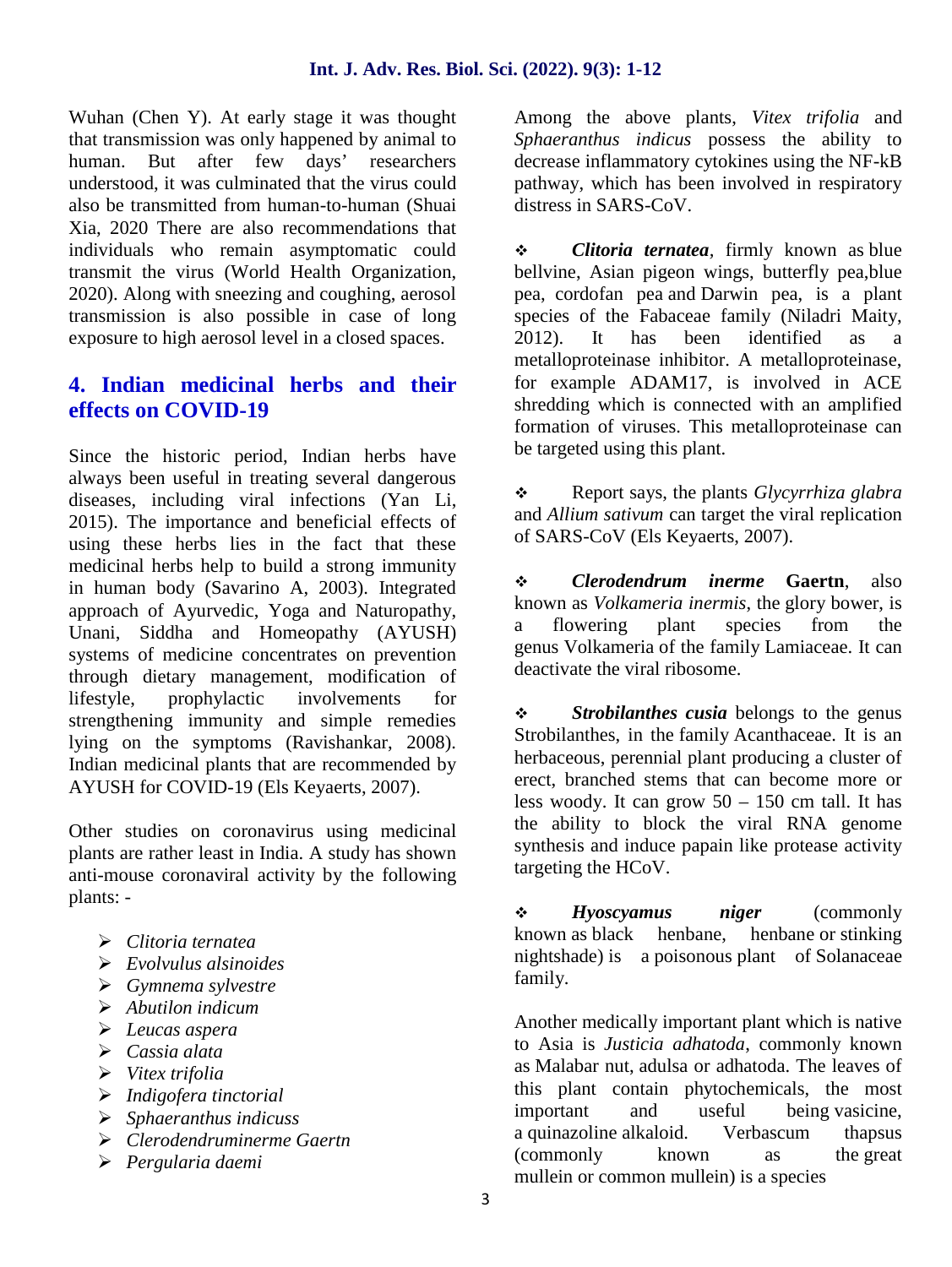of mullein. Phytochemicals within the flowers and leaves of this plant include saponins, polysaccharides, mucilage, flavonoids, tannins,lig nin glycosides, and essential oils. The leaves of this plant also contain rotenone (Mingxiang Ye, 2020).

All the above three plants can reduce infections caused by influenza viruses. We can study the molecular mechanism by which these plants target influenza virus to test if these plants target any molecules that is similar in SARS-CoV-2 and the Influenza viruses (Anwarul Hassan Gilani, 2008).

Some more medicinal plants that have the inhibitory characteristics against ACE are *Coriandrum sativum, Cynara scolymus, Boerhaavia diffusa, Punica granatum Cassia occidentalis, Coscinium fenestratum,* and *Embelia ribes.*

| <b>Plant Source</b>        | <b>Mechanism of Action</b>                                                       |
|----------------------------|----------------------------------------------------------------------------------|
| Allium sativum             | Proteolytic and hemagglutinating activity and<br>inhibition of viral replication |
| Clerodendrum inerme Gaertn | Inactivation of viral ribosome                                                   |
| Glycyrrhiza glabra         | Inhibition of viral replication and modulation of<br>membrane fluidity           |
| Sphaeranthus indicus       | Inhibition                                                                       |
| Vitex trifolia             | Reduction                                                                        |
| Sambucus ebulus            | Inhibition                                                                       |
| Strobilanthes cusia        | Blocking of viral RNA genome synthesis                                           |
| Clitoria ternatea          | Metalloproteinase inhibitor                                                      |
| Strobilanthes callosa      | <b>Blocking</b>                                                                  |
| Andrographis paniculata    | Suppression                                                                      |

#### **Table-1: Indian medicinal herbs that might inhibit the HcoVs.**

**5. Role of Aromatic Herbs and Essential oils in treating COVID-19**

Most of the commercially available antiviral mechanisms often lead to the development of resistance, comes with the problem of side effects, recurrence of infections, and many more (Bavari, 2019). The medicine industry is constantly monitoring phytochemical emissions, medicinal plants, and aromatic herbs for the purpose of identifying lead compounds, with a particular focus on alternative anti-retroviral drugs (Yan Li, 2015). Spices, herbal medicines, essential oils (EOs), and natural products make available a rich

versatile source for the discovery and production of new antiviral drugs (Jincun Zhao, 2012). Currently, there are no suitable or approved drugs against COVID-19, however, alternative therapies and natural remedies are suggestible (Timothy P. Sheahan, 2017).

Aromatic herbs, spices,herbal teas, and medicinal plants used in ethnobotanical medicine can represent some very useful sources. At the time of the SARS outbreak in 2003, the effectiveness of herbal therapy and phytomedicine for the prevention of viral infections were demonstrated.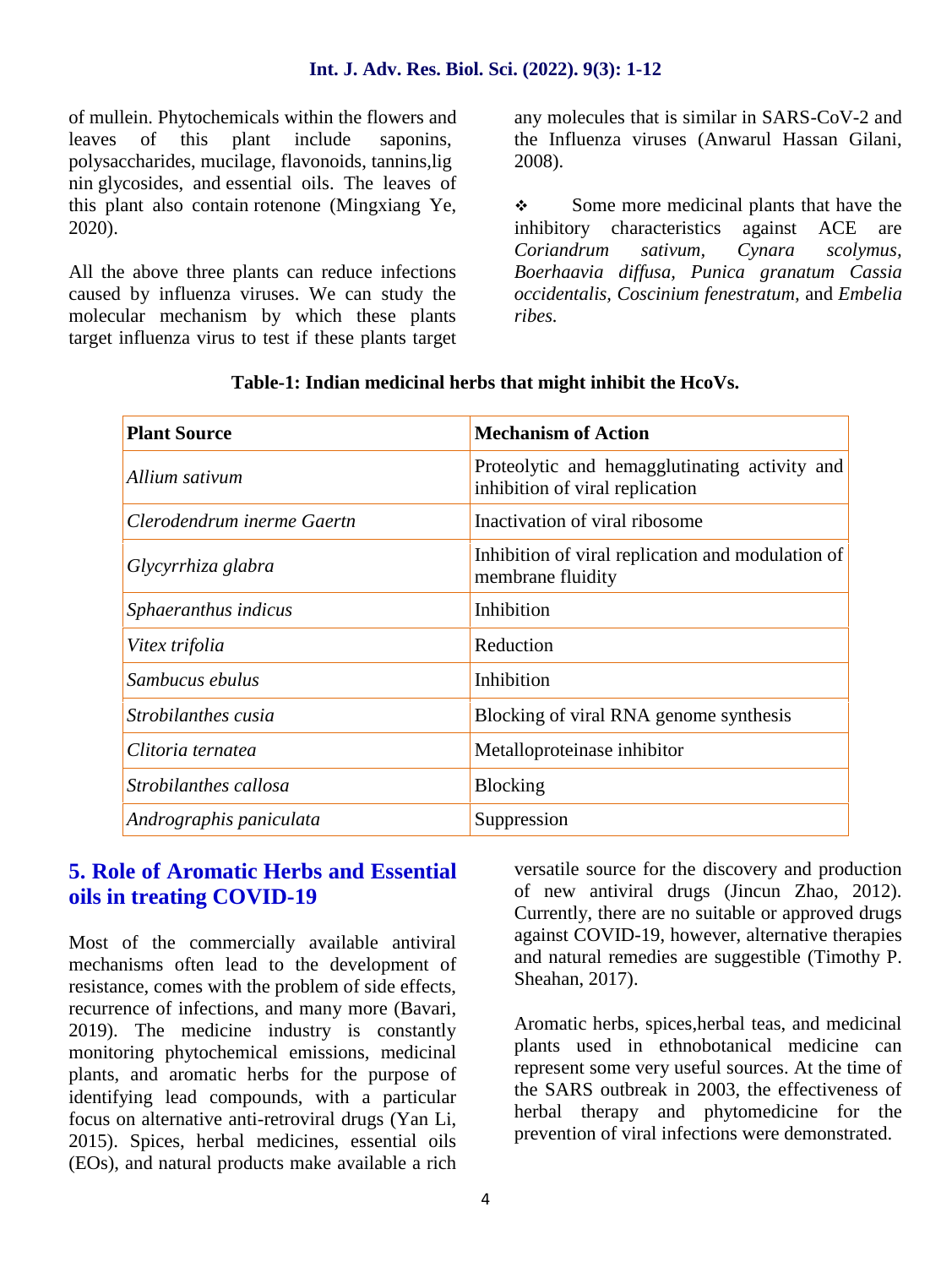As such, various countries, including Algeria, are promoting the use of medicinal plants and herbs to combat SARS-CoV-2 infections (Maria L. Agostini, 2018). In fact, after the epidemic of SARS, many groups began searching for natural agents and phytochemical compounds over traditional medicines which can treat coronavirus (Mingxiang Ye, 2020). Among few medicinal plants or isolated compounds that have inhibitory impacts on different strains of human coronavirus, four medicinal plants show the effects of moderate inhibition on SARS-CoV: *Lycoris radiata* (red spider lily), *Artemisia annua* (sweet worm),Pyrrosia lingua (fern), and *Lindera aggregata*, which is an evergreen shrub, a member of the laurel family (Abbott Laboratories North Chicago, U.S.A., 2000). The antiviral effects of these releases were dose-dependent and ranged from low to high concentration of releases, depending on the estimated herbal remedies. In particular, *L. radiata* has shown a very strong anti-bacterial activity against bacterial stress (Yan Li, 2015).

 It has been found that an active ingredient in licorice root, i.e., Glycyrrhizin, has an anti-SARS- CoV effect by stopping the replication of the virus. In another study, glycyrrhizin (*Glycyrrhiza glabra*, family Fabaceae) also showed antiviral properties when tested for its in vitro antiviral activity in ten different SARS-CoV strains.

 **Baicalin**, a part of the Baikal skullcap (*Scuttelaria baicalensis*) plant, was tested in this study under similar conditions. It was revealed that Baicalin also has the anti-SARS-CoV potential. It prevent the recurrence of HIV-1 virus in vitro as well. However, it should be kept in mind that in vitro findings may be inconsistent with in vivo clinical practice, as the oral concentration of these molecules in humans may not receive a blood serum volume similar to that tested in vitro dose.

**Lycorine**, a poisonous alkaloid found in<br>several Amaryllidaceae species such as the bush several Amaryllidaceae species, such as the bush lily (*Clivia miniata*), the amazing lily (Lycoris), and the daffodils (Narcissus). It has an extremely

strong anti-viral action against SARS-CoV. Many previous studies suggest that lycorine appears to have a broad inhibitory properties against Herpes Simplex Virus (HSV, type I) and Poliomyelitis virus.

# **6. Mode of antiviral action of Medicinal Herbs**

Numerous research and studies on plant extraction have been performed on different coronavirus strains. Proteins involved in replication of coronavirus and the formation of ion channels were key targets (Anurodh Shankar Agrawal, 2016). Researchers have found a genetic component that inhibits the reproduction of in vivo and in vitro strains. Numerous phytochemical compounds and therapeutic plant properties show antiviral characteristics against coronaviruses, and their primary mechanism of action is via prevention of viral replication (World Health Organization (WHO), 2020). Resistance to antiviral compounds may be due to changes in the type of HIV virus as they multiply. It has been studied by experiments that saikosaponin, a naturally occurring triterpene glycosides derived from herbal remedies such as Chinese thoroughwax, parsley, and Figwort, has antiviral efficacy against HCoV-22E9, a type of CoV that causes infection in humans and animals along with human coronavirus OC43 is one of the most common cold viruses (Peterson., 2020). Such natural molecules downregulate and inhibit the initial process of HCoV-229E infection, including viral penetration and attachment (Yan Li, 2015).

# **7. Clincal trials with Chinese herbal medicines**

Nearly 23 regions in China have developed various strategies to prevent COVID-19, using the appropriate herbal medicines that are used in Chinese traditional medicine.

 *Radix astragali*, Bunge and *Astragalus mongholicus* is a popular Chinese medicine. Its active compounds can help strengthen the immune system and reduce inflammation.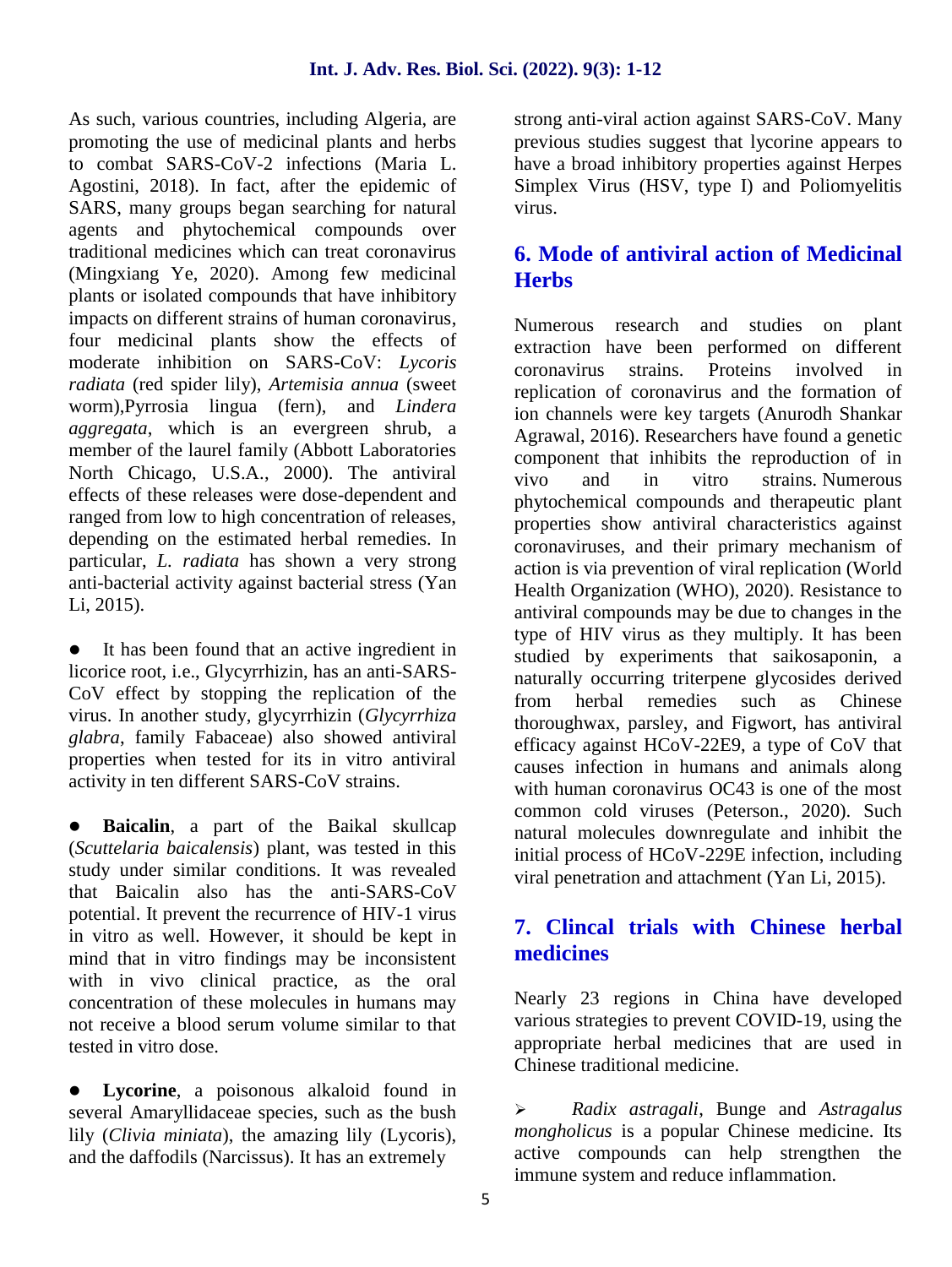Astragalus is sometimes also administered as an 8. injection in hospitals (Scragg JN, 1966).

 *Radix glycyrrhizae* or liquorice root is one of the 50 most important plants used for phytomedicine. Among the genus Saposhnikovia,Radix saposhnikoviae, Saposhnikovia divaricate, is the only species (Anurodh Shankar Agrawal, 2016).

 *Atractylodis macrocephalae* rhizome is hailed as the most important Qi drug. It tonifies and enhances the spleen. It is the dry rhizome of *Atractylodes lancea*, *Atractylodes chinensis* Koidz, or another nearby plant such as Japonica atractylodes(Yan Li, 2015)**.**

 *Lonicera japonica* Flos, a member of the family Caprifoliaceae, is among the most widely used traditional medicine (Niladri Maity, 2012). It has bioactive substances such as caffeic acid derivatives, essential oils (EOs), flavonoids, and terpenoids (Reed F. Johnson, 2016). It has antiinflammatory, antimicrobial, anticancer, antioxidant, and immune-converting properties (Anurodh Shankar Agrawal, 2016).

 Golden Bell (*Fructus forsythia*) has long been known as a remedy for all patients at risk of skin infections. This plant has shown extensive *tenutiorum*<br>inhibitory extinity expired bostome. It has the *Curcuma* inhibitory activity against bacteria. It has the potential of suppressing the influenza and leptospira virus and other viruses. This plant also shows anti-inflammatory properties (Cheema, 2019).

# **8. Use of Traditional Ayurvedic "Kadha" for prevention and management of the novel Coronavirus (SARS-CoV-2)**

Since the advent of the novel Coronavirus, a growing number of patients have shown a high rate of worldwide transmission (Ravishankar, 2008). The use of molecular dynamics simulation to evaluate the helpful properties of phytochemicals and active pharmaceutical agents present in Indian herbs and spices are extensively used in Ayurvedic medicines in the form of "Kadha" to control the respiratory disorders such as coughs, colds and flu (Anurodh Shankar Agrawal, 2016). A wide range of phytochemicals existing in these herbs with significant levels of suspension and ability can prevent various stages of SARS-CoV-2 infection. The phytochemicals contained in these herbs have important antiinflammatory properties. The binding of active components present in the various plants used in the preparation of Kadha with viral proteins and target proteins can prevent and treat COVID-19 (Yan Li, 2015).

A number of herbs are used in the preparation of the ayurvedic Kadha, such as, Tulsi (*Ocimum tenuiflorum*), Ginger (*Zingiber officinale*), Haldi (*Curcuma longa*), Cardamom (*Elettaria cardamomum*), Giloy (*Tinospora cordifolia*), Black pepper (*Piper nigrum*), Lemon (*Citrus limon*), Clove (*Syzygium aromaticum*), and Ashwagandha (*Withania somnifera*) (Wu C. L., 2020).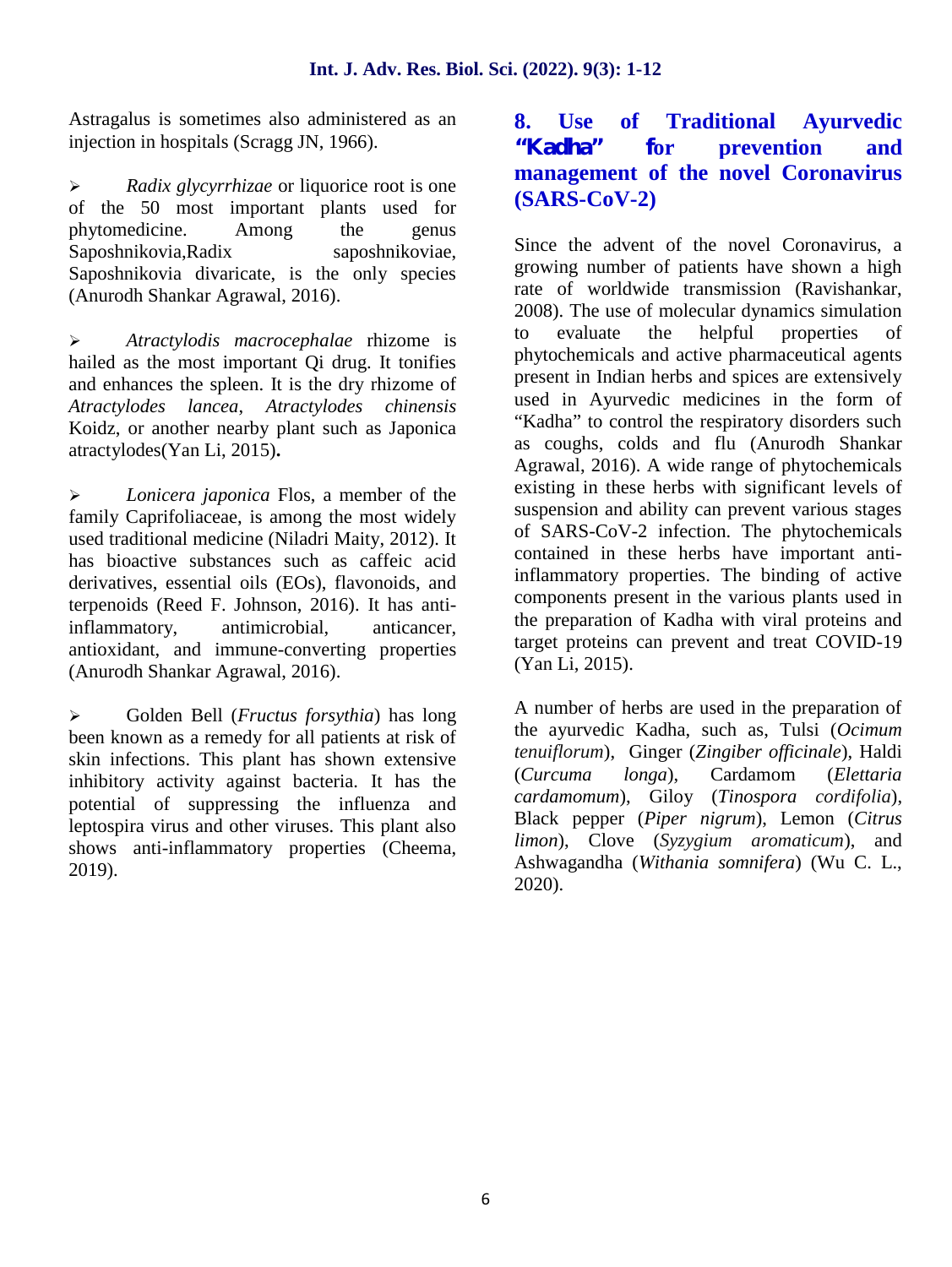#### **Int. J. Adv. Res. Biol. Sci. (2022). 9(3): 1-12**

| <b>Herbs</b>                 | <b>Phytochemicals present</b> |
|------------------------------|-------------------------------|
|                              | Linalool                      |
|                              | Oleanolic acid                |
|                              | Cirsilineol                   |
|                              | Isothymusin                   |
|                              | Isothymonin                   |
|                              | Eugenic acid                  |
|                              | Estragole                     |
|                              | Orientin                      |
| Tulsi (Ocimum tenuiflorum)   | Vicenin                       |
|                              | Rosmarinic acid               |
|                              | Beta-caryophyllene            |
|                              | Ursolic acid                  |
|                              | Eugenol                       |
|                              | Cirsimaritin                  |
|                              | Apigenin                      |
|                              | Carvacrol                     |
|                              | Curcumin                      |
|                              | Vanillic acid                 |
|                              | Ar-turmerone                  |
|                              | Trans-Ferulic acid            |
|                              | Vanillin                      |
|                              | Calebin A                     |
| Haldi (Curcuma longa)        | Demethoxycurcumin             |
|                              | Bisdemethoxycurcumin          |
|                              | Alpha-turmerone               |
|                              | Beta-turmerone                |
|                              | Cyclocurcumin                 |
|                              | Atlantone                     |
| Giloy (Tinospora cordifolia) | Berberine                     |
|                              | Tinocordifolin                |
|                              | Tinosporide                   |
|                              | Tinocordioside                |
|                              | Cordifolioside A              |

# **Table-2: Following are the list of Phytochemicals found in those herbs that are used in the preparation of Kadha.**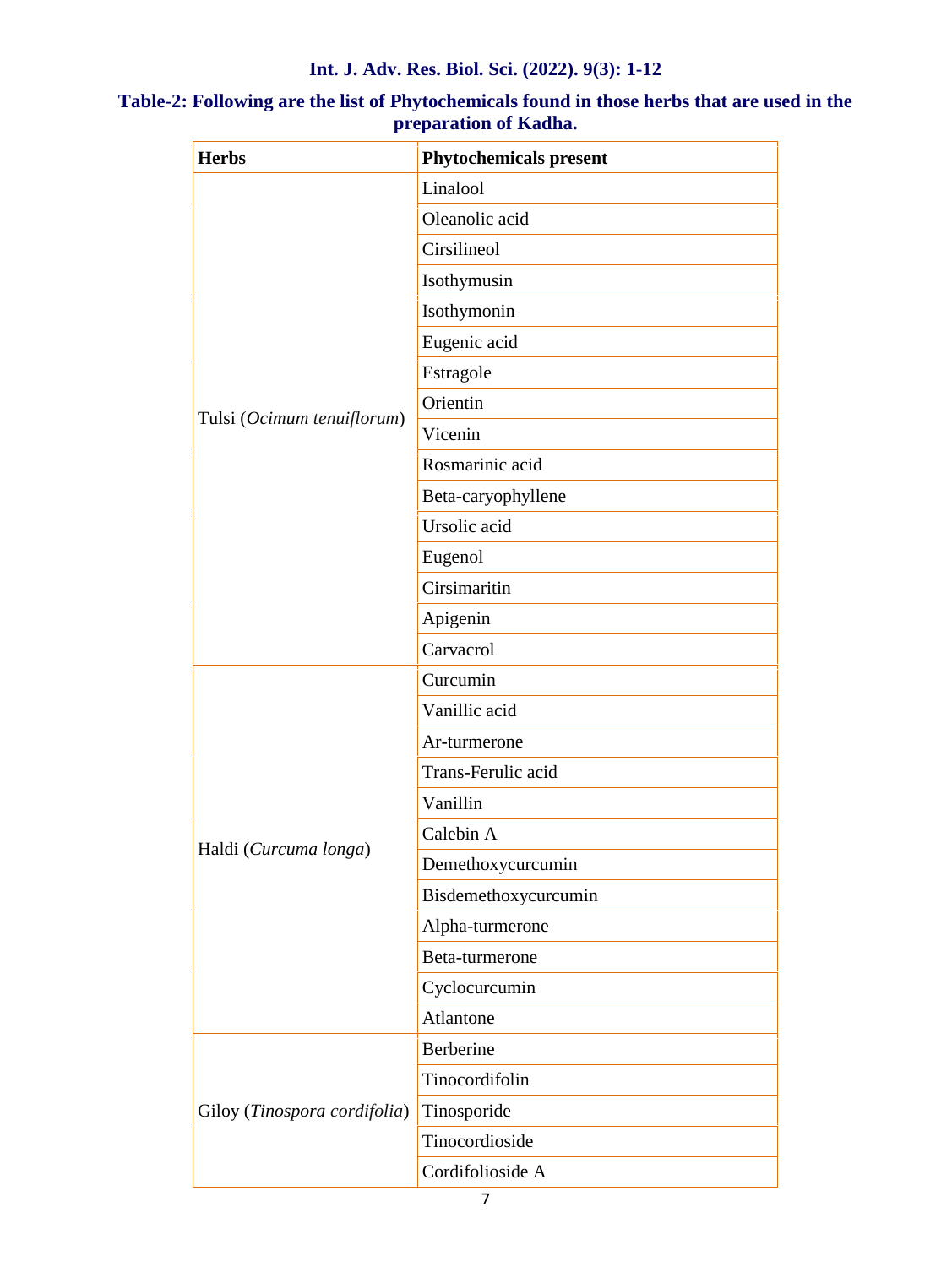| Int. J. Adv. Res. Biol. Sci. (2022). 9(3): 1-12 |  |  |  |  |  |  |  |
|-------------------------------------------------|--|--|--|--|--|--|--|
|-------------------------------------------------|--|--|--|--|--|--|--|

|                              | Cordioside             |
|------------------------------|------------------------|
|                              | Tinocordifolioside     |
|                              | Magnoflorine           |
|                              | Choline                |
|                              | Jatrorrhizine          |
|                              | 1-dehydrogingerdione   |
|                              | Bisabolene             |
|                              | Zingiberene            |
|                              | 6-gingerol             |
|                              | 4-gingerdiol           |
| Ginger (Zingiber officinale) | Citral                 |
|                              | Eucalyptol             |
|                              | 6-gingerdione          |
|                              | 10-gingerdione         |
|                              | 6-shogaol              |
|                              | Piperamine             |
|                              | Piperine               |
|                              | Piperamide             |
|                              | Nerolidol              |
|                              | Beta-caryophyllene     |
|                              | Sarmentosine           |
|                              | Piperic acid           |
|                              | Chavicine              |
|                              | Formylpiperidine       |
| Black pepper (Piper nigrum)  | Trichostachine         |
|                              | Guineensine            |
|                              | Isochavicine           |
|                              | Pipericide             |
|                              | N-Formylpiperidine     |
|                              | Piperolein B           |
|                              | Pentadienoylpiperidine |
|                              | Brachyamide B          |
|                              | Retrofractamide A      |
|                              | Sarmentine             |
|                              | Dihydropipericide      |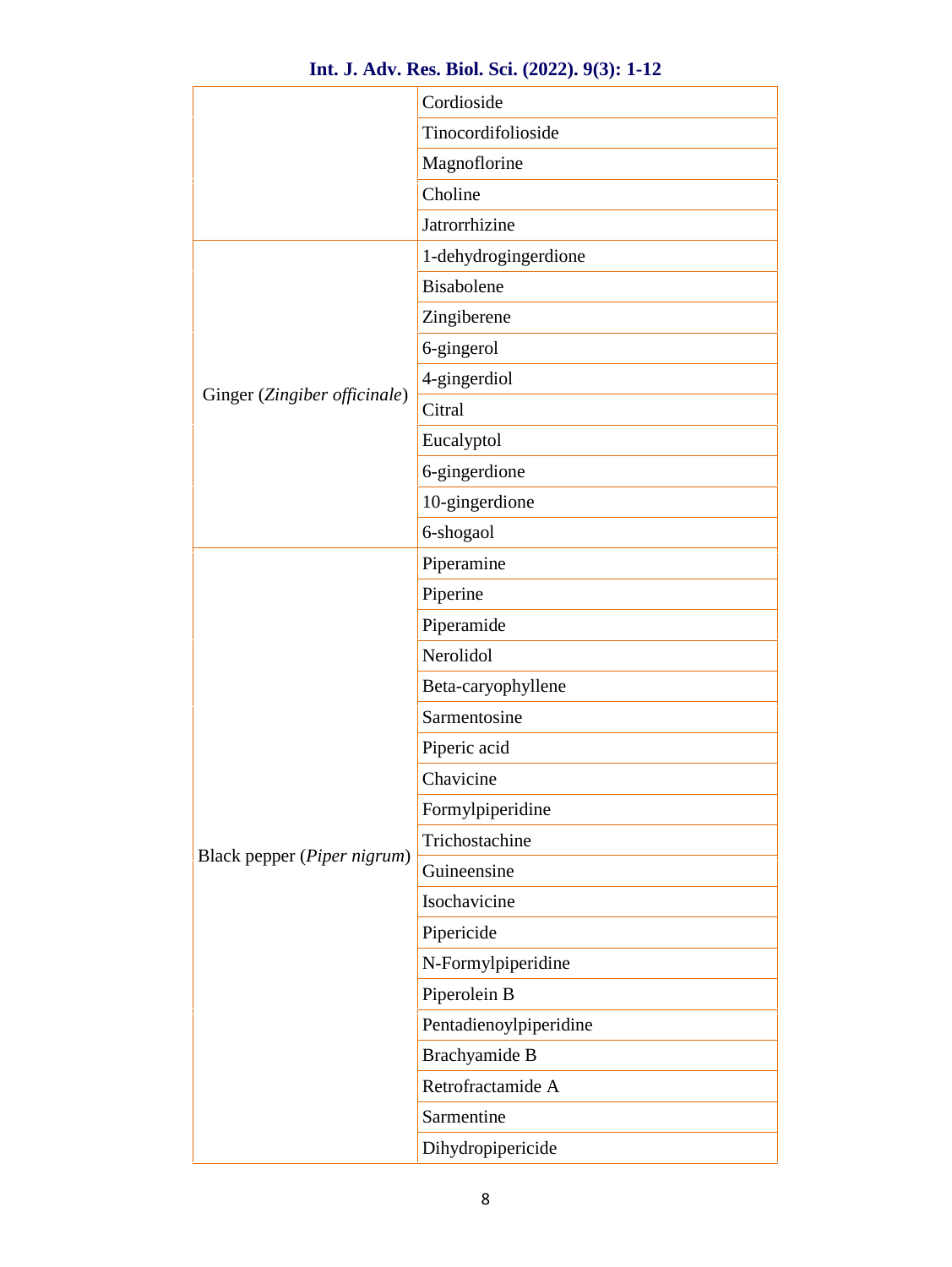|                                    | Anaferine              |  |  |  |  |
|------------------------------------|------------------------|--|--|--|--|
|                                    |                        |  |  |  |  |
|                                    | Withanolide B          |  |  |  |  |
| Ashwagandha (Withania              | Choline                |  |  |  |  |
| somnifera)                         | Withaferin A           |  |  |  |  |
|                                    | Withanolide A          |  |  |  |  |
|                                    | Withanone              |  |  |  |  |
|                                    | Somniferine            |  |  |  |  |
|                                    | Limonene               |  |  |  |  |
|                                    | Protocatechualdehyde   |  |  |  |  |
|                                    | Geraniol               |  |  |  |  |
| Cardamom (Elettaria<br>cardamomum) | Protocatechuic acid    |  |  |  |  |
|                                    | Linalool               |  |  |  |  |
|                                    | Alpha-terpinyl acetate |  |  |  |  |
|                                    | Linalyl acetate        |  |  |  |  |
|                                    | Vanillin               |  |  |  |  |
|                                    | Rhamnetin              |  |  |  |  |
|                                    | Campesterol            |  |  |  |  |
|                                    | Beta-caryophyllene     |  |  |  |  |
|                                    | Kaempferol             |  |  |  |  |
|                                    | Eugenin                |  |  |  |  |
|                                    | Acetyl eugenol         |  |  |  |  |
| Clove (Syzygium<br>aromaticum)     | Eugenol                |  |  |  |  |
|                                    | Methyl salicylate      |  |  |  |  |
|                                    | Eugenitin              |  |  |  |  |
|                                    | Stigmasterol           |  |  |  |  |
|                                    | Oleanolic acid         |  |  |  |  |
|                                    | Flavonol glucosides    |  |  |  |  |
|                                    | Gallic acid            |  |  |  |  |
|                                    | Acetyl eugenol         |  |  |  |  |
|                                    | Vitamin C              |  |  |  |  |
|                                    | Quercetin              |  |  |  |  |
| Lemon (Citrus limon)               | Phloroglucinol         |  |  |  |  |
|                                    | Eriodictyol            |  |  |  |  |
|                                    |                        |  |  |  |  |

#### **Int. J. Adv. Res. Biol. Sci. (2022). 9(3): 1-12**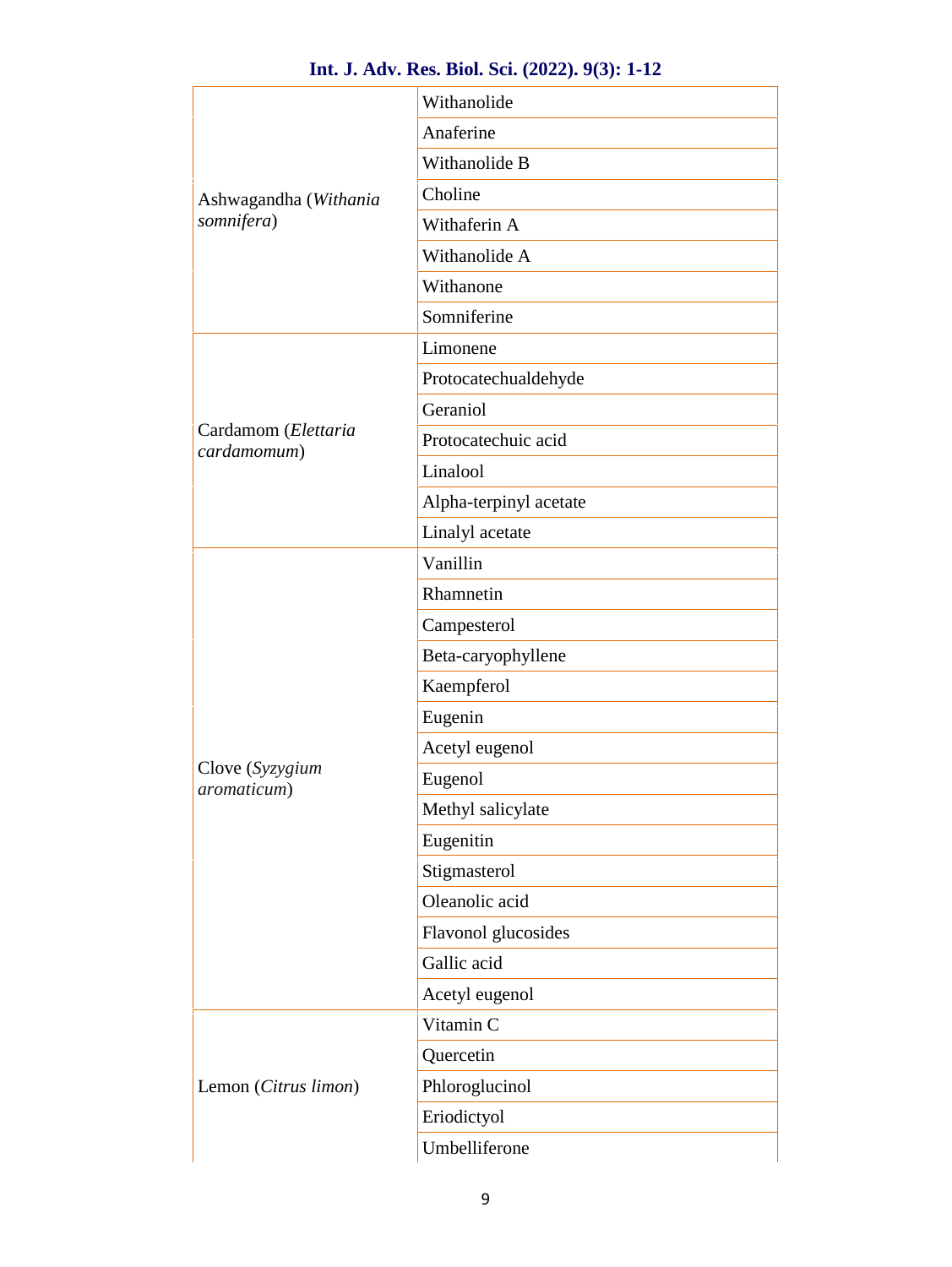#### **9. Conclusion**

Most viruses are still very deadly, fatal and incurable, although some can be regulated or prevented by life-enhancing substances, which, however, are expensive and unavailable to maximum people. Therefore, the discovery of safe, effective and inexpensive antiviral molecules is one of the most universal emergencies of drug research. Therefore, researchers from various medical fields are conducting research on various aromatic herbs and ethnomedicinal plants depending on their effect as an antivirus. World-wide research on ethnomedicine and phytomedicine over the past 50 years has led to the discovery of antiretroviral drugs from natural products and now we can say various aromatic herbs and medicinal plants have powerful and potent antiviral properties. Several oils, extracts and organic materials are usually shown to contain the same successful features.

COVID-19 has appeared as the most enormous and terrifying viral infection. Major concern among public health have taken precautions against the virus throughout the world. The Government of every country is continuously making efforts to minimize physical contact by promoting countrywide lockdowns in public places, including various steps to confirm the safety of the people, like physical distancing and self-quarantine which helps in limiting our social interactions. This will help to reduce the risk of spreading the COVID-19 among people by breaking the transmission chain.

# **Conflict of Interest**

The authors of this paper have no conflict of interest.

# **Acknowledgements**

The authors acknowledge the support received from the University of Kalyani, India.

#### **References**

- Abbott Laboratories North Chicago, U.S.A. (2000). *KALETRA (lopinavir/ritonavir) capsules.*
- Agostini, M.L., Andres, E.L., Sims, A.C., Graham, R.L., Sheahan, T.P., Lu, X., Smith, E.C., Case, J.B., Feng, J.Y., Jordan, R. and Ray, A.S. 2018. Coronavirus susceptibility to the antiviral remdesivir (GS-5734) is mediated by the viral polymerase and the proofreading exoribonuclease. MBio, 9(2): e00221-18.
- Agrawal, A.S., Ying, T., Tao, X., Garron, T., Algaissi, A., Wang, Y., Wang, L., Peng, B.H., Jiang, S., Dimitrov, D.S. and Tseng, C.T.K. 2016. Passive transfer of a germline-like neutralizing human monoclonal antibody protects transgenic mice against lethal Middle East respiratory syndrome coronavirus infection. Sci Rep. 6(1): 1-8.
- Bauch, C.T., Lloyd-Smith, J.O., Coffee, M.P. and Galvani, A.P. 2005. Dynamically modeling SARS and other newly emerging respiratory illnesses: past, present, and future. Epidemiology. 791- 801.
- *Coronavirus disease (COVID-2019) situation reports.* Retrieved from https://www.who.int/emergencies/diseases /novel-coronavirus-2019/situation-reports
- Cascella, M., Rajnik, M., Aleem, A., Dulebohn, S. and Di Napoli, R. 2022. Features, evaluation, and treatment of coronavirus (COVID-19). StatPearls.
- Chan, J.F.W., To, K.K.W., Tse, H., Jin, D.Y. and Yuen, K.Y. 2013. Interspecies transmission and emergence of novel viruses: lessons from bats and birds. Trends Microbiol. *21*(10): 544-555..
- Cheema, S. U. R., Rehman, M. S., Hussain, G., Cheema, S. S., & Gilani, N.. 2019. Efficacy and tolerability of sofosbuvir and daclatasvir for treatment of hepatitis C genotype  $1 \& 3$  in patients undergoing hemodialysis- a prospective interventional clinical trial. BMC Nephrol. 20(1): 1-8.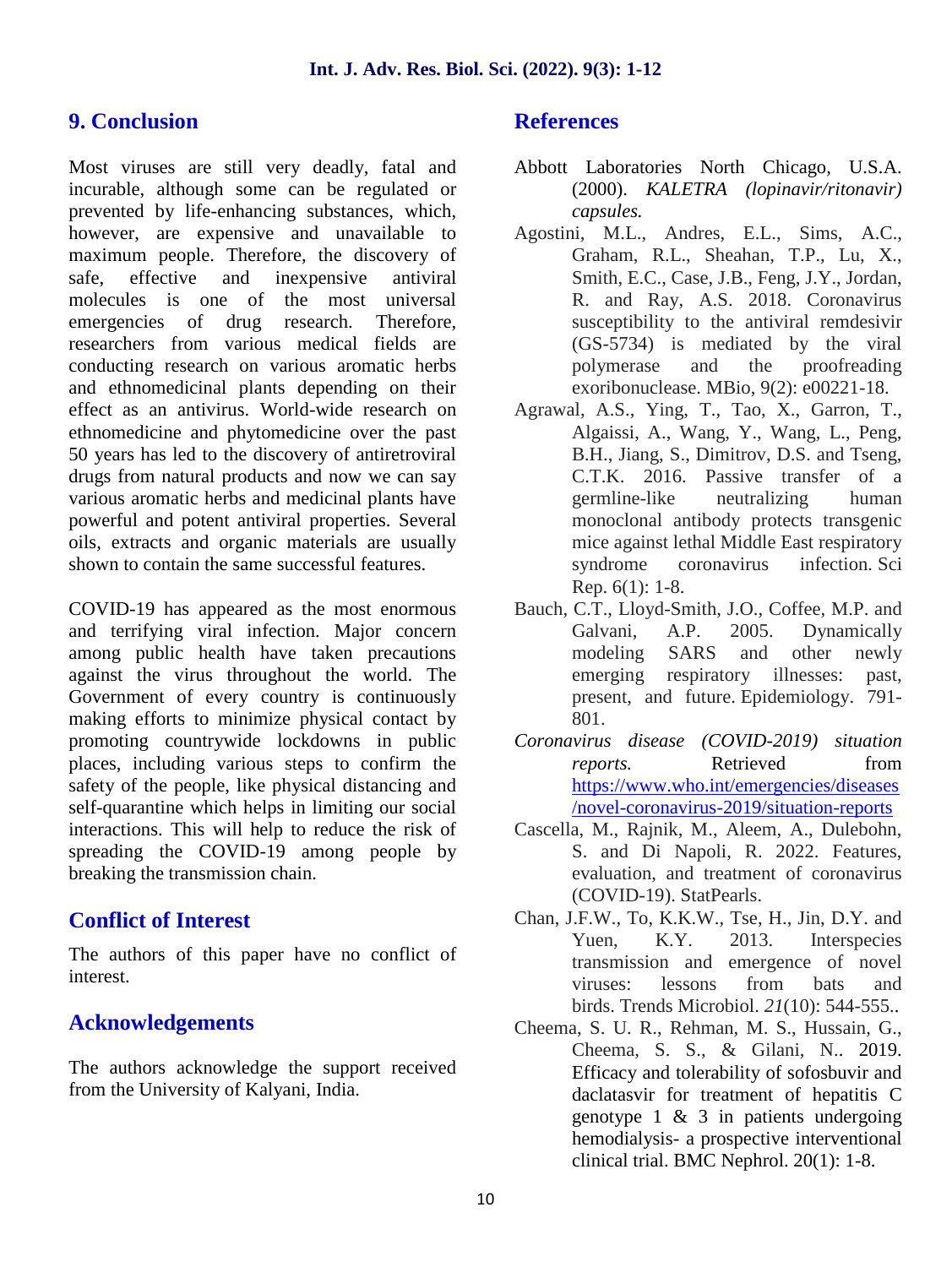- Chen, Y., Liu, Q. and Guo, D. 2020. Emerging coronaviruses: genome structure, replication, and pathogenesis. J Med Virol. 92(4): 418-423.
- Els Keyaerts, L. C. (2007). Plant lectins are potent inhibitors of coronaviruses by interfering with two targets in the viral replication cycle*.* doi:10.1016/j.antiviral.2007.03.003
- Gilani, A.H., Khan, A.U., Raoof, M., Ghayur, M.N., Siddiqui, B.S., Vohra, W. and Begum, S. 2008. Gastrointestinal, selective airways and urinary bladder relaxant effects of *Hyoscyamus niger* are mediated through dual blockade of muscarinic receptors and Ca2+ channels. Fundam Clin Pharmacol. *22*(1): 87-99.
- Han, H.J., Liu, J.W., Yu, H. and Yu, X.J. 2018. Neutralizing monoclonal antibodies as promising therapeutics against middle east respiratory syndrome coronavirus infection. Viruses. 10(12): 680.
- Johnson, R.F., Bagci, U., Keith, L., Tang, X., Mollura, D.J., Zeitlin, L., Qin, J., Huzella, L., Bartos, C.J., Bohorova, N. and Bohorov, O. 2016. 3B11-N, a monoclonal antibody against MERS-CoV, reduces lung pathology in rhesus monkeys following intratracheal inoculation of MERS-CoV Jordan n3/2012. Virology, 490: 49-58.
- Kogan, A., Segel, M.J., Ram, E., Raanani, E., Peled-Potashnik, Y., Levin, S. and Sternik, L. 2019. Acute respiratory distress syndrome following cardiac surgery: Comparison of the American-European Consensus Conference definition versus the Berlin definition. Respiration. 97(6): 518-524.
- Li, Y., Wan, Y., Liu, P., Zhao, J., Lu, G., Qi, J., Wang, Q., Lu, X., Wu, Y., Liu, W. and Zhang, B. 2015. A humanized neutralizing antibody against MERS-CoV targeting the receptor-binding domain of the spike protein. Cell Res. 25(11): 1237-1249.
- Mingxiang Ye, D. F. (2020). Treatment with convalescent plasma for COVID-19 patients in Wuhan, China. J Med Virol. 92(10): 1890-1901.
- Maity, N., Nema, N.K., Sarkar, B.K. and Mukherjee, P.K. 2012. Standardized Clitoria ternatea leaf extract as hyaluronidase, elastase and matrix metalloproteinase-1 inhibitor. Indian J Pharmacol. 44(5): 584.
- Ravishankar, B. and Shukla, V.J., 2007. Indian systems of medicine: a brief profile. Afr J Tradit Complement Altern Med. 4(3): 319-337.
- Savarino, A., Boelaert, J.R., Cassone, A., Majori, G. and Cauda, R. 2003. Effects of chloroquine on viral infections: an old drug against today's diseases. Lancet Infect Dis. 3(11): 722-727.
- Scragg, J.N. and Powell, S.J. 1966. Emetine hydrochloride and chloroquine in the treatment of children with amoebic liver abscess. Arch Dis Child. 41(219): 549.
- Tang, X., Wu, C., Li, X., Song, Y., Yao, X., Wu, X., Duan, Y., Zhang, H., Wang, Y., Qian, Z. and Cui, J. 2020. On the origin and continuing evolution of SARS-CoV- 2. Natl Sci Rev. 7(6): 1012-1023.
- World Health Organization (WHO). (2020). *Landscape analysis of therapeutics as 21st March 2020.*
- World Health Organization. 2020. WHO R&D Blueprint COVID-19 Informal consultation on the role of therapeutics in COVID-19 prophylaxis and post-exposure prophylaxis.
- Xia, S., Zhu, Y., Liu, M., Lan, Q., Xu, W., Wu, Y., Ying, T., Liu, S., Shi, Z., Jiang, S. and Lu, L. 2020. Fusion mechanism of 2019 nCoV and fusion inhibitors targeting HR1 domain in spike protein. Cell Mol Immunol. 17(7): 765-767.
- Yushun Wan, J. S. 2020. Receptor Recognition by the Novel Coronavirus from Wuhan: an Analysis Based on Decade-Long Structural Studies of SARS Coronavirus. Journal of virology. 94(7).